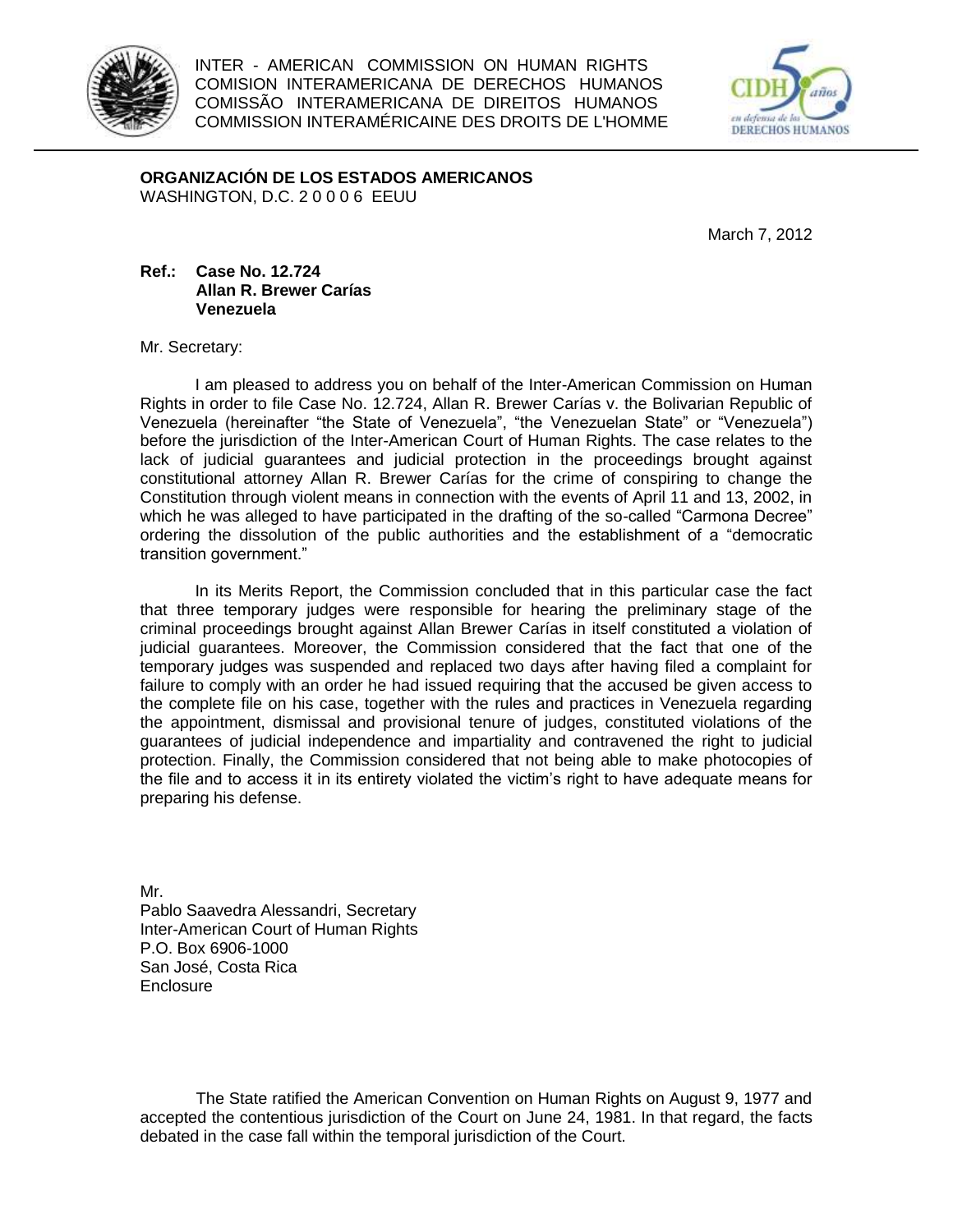The Commission has designated Commissioner Felipe González, and Executive Secretary Santiago A. Canton, as its delegates. Likewise, Elizabeth Abi-Mershed, Deputy Executive Secretary; Tatiana Gos, Lilly Ching y Karin Mansel, attorneys of the Executive Secretariat of the IACHR, have been designated to serve as legal advisors.

In accordance with Article 35 of the Rules of Procedure of the Inter-American Court, the Commission is enclosing with this communication a copy of Report 171/11 prepared in compliance with Article 50 of the American Convention, as well as a copy of the entire file before the Inter-American Commission (Appendix 1) and the annexes used in the preparation of Report 171/11 (Annexes). The Commission adopted Report on the Merits No. 171/11 on November 3, 2011 and forwarded it to the State on December 7, 2011, granting it two months to report on steps taken to comply with the Report's recommendations. On February 7, the State presented a communication which did not provide information regarding compliance with the recommendations made by the Commission but rather questioned the conclusions of the Merits Report, based on arguments invoked by the State on a number of occasions throughout the processing of the case that were duly and timely analyzed.

The Commission submits this case to the jurisdiction of the Inter-American Court in view of to the need to obtain justice for the victims, the nature and gravity of the violations found, and the failure of the State to carry out the recommendations.

The Inter-American Commission is submitting to the jurisdiction of the Court the full facts and human rights violations as set out in merits report 171/11 and asks the Court to adjudge and declare the international responsibility of the State of Venezuela for:

violating articles 8 and 25 of the American Convention, in relation to articles 1.1. and 2, with respect to Allan R. Brewer Carías.

Consequently, the Commission is asking the Inter-American Court to order the following reparations:

1. That the State adopt measures to ensure the independence of the judiciary, with reforms to strengthen the procedures whereby judges and prosecutors are appointed and removed, to affirm their tenure in those positions, and to eliminate the temporary status of the vast majority of judges and prosecutors, in order to uphold the rights to judicial protection and to a fair trial established in the American Convention.

2. Should the criminal proceedings against Allan Brewer Carías continue, that the State establish the conditions necessary to ensure that the trial is conducted in accordance with the guarantees and standards enshrined in Articles 8 and 25 of the American Convention.

3. That the State make appropriate reparations for the human rights violations established in this report, in both their material and moral dimensions.

Moreover, the Commission points out that this case contains elements affecting inter-American public interest already addressed by the human rights protection system with respect to the principle of judicial independence established in Article 8.1 of the American Convention. The Commission considers that this case will enable the Court to apply its jurisprudence regarding the temporary nature of the Judiciary in Venezuela from a different